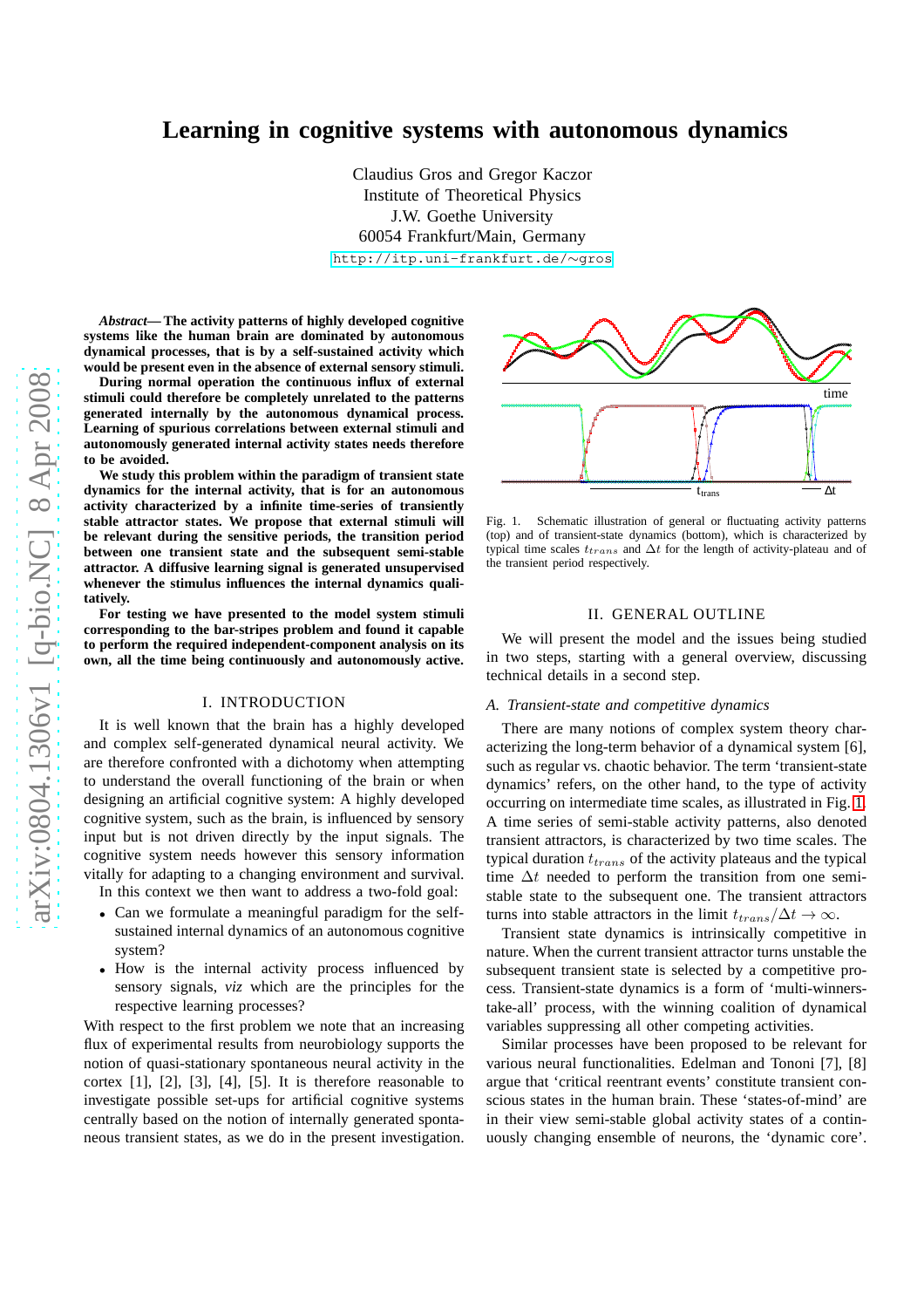

<span id="page-1-1"></span>Fig. 2. The growth rates  $r_i(t)$  generating an internal transient statedynamics via Eq. [\(1\)](#page-1-0). The two examples differ in the functional dependence of the  $r_i(t)$  on the  $x_j(t)$ . The top graph corresponds to a system having sensitive periods, the bottom graph to a system without distinctive sensitive periods.

This activity takes place in what Dehaene and Naccache [9] denote the 'global workspace'. The global workspace serves, in the view of Baars and Franklin [10], as an exchange platform for conscious experience and working memory. Crick and Koch [11] and Koch [12] have suggested that the global workspace is made-up of 'essential nodes', i.e. ensembles of neurons responsible for the explicit representation of particular aspects of visual scenes or other sensory information.

## *B. Competitive dynamics and sensitive periods*

Within the setting of a generalized neural network we utilize a continuous-time formulation with rate-encoding neural activity centers, characterized by normalized activity levels  $x_i \in [0, 1]$ . One can then define, quite generally, via

<span id="page-1-0"></span>
$$
\dot{x}_i = \begin{cases}\n(1 - x_i) r_i & (r_i > 0) \\
x_i r_i & (r_i < 0)\n\end{cases}\n\tag{1}
$$

the respective growth rates  $r_i$ . Representative time series of growth rates  $r_i$  are illustrated in Fig. [2.](#page-1-1) When the  $r_i > 0$  the respective neural activity  $x_i$  increases, approaching rapidly the upper bound, as illustrated in Fig. [1;](#page-0-0) when  $r_i < 0$ it decays to zero. The model is specified [13], [14], by providing the functional dependence of the growth rates with respect to the set of activity-states  $\{x_j\}$ .

During the transition periods many, if not all, neurons will enter the competition to become a member of the new winning coalition. The competition is especially pronounced whenever most of the growth rates  $r_i$  are small in magnitude, with no small subset of growth rates dominating the all the others. Whether this does or does not happen depends on the specifics of the model set-up, in Fig. [2](#page-1-1) two cases are illustrated (upper/lower graph in Fig. [2\)](#page-1-1). In the first case the competition for the next winning coalition is restricted to a subset of neurons, in the second case the competition is network-wide.

When most neurons participate in the competition process for a new winning coalition the model will have 'sensitive periods' during the transition times and it will able to react to eventual external signals.



<span id="page-1-3"></span>Fig. 3. Result for the activities  $x_i(t)$ , the growth rates  $r_i(t)$  and the input signals  $\Delta r_i(t)$  from a simulation of a system containing  $N = 15$  sites (color coding). The time series of winning coalition is (from left to right):<br>  $(1,5)$   $\stackrel{[A]}{\longrightarrow}$   $(2,9,12)$   $\stackrel{[B]}{\longrightarrow}$   $(0,2,3)$   $\stackrel{[C]}{\longrightarrow}$   $(8,10)$   $\stackrel{[D]}{\longrightarrow}$   $(5,14)$   $\stackrel{[E]}{\longrightarrow}$   $(4,9,12)$   $\stackrel{[F]}{\longrightarrow}$ (12,13), where [..] corresponds to the transition-label given in the graph.

### *C. Sensitive periods and learning*

So far we have discussed in general terms the properties of isolated models exhibiting a self-sustained dynamical behavior in terms of a never-ending time series of semi-stable transient states, as illustrated in Fig. [2,](#page-1-1) using rate-encoding equations specified in previous work [13], [14].

The importance of sensitive periods comes when this model is coupled to a stream of sensory input signals. It is reasonable to assume, that external input signals will contribute to the growth rates  $r_i$  via

<span id="page-1-4"></span>
$$
r_i \to r_i + \Delta r_i,\tag{2}
$$

where the  $\Delta r_i$  encode the influence of the input signals. Let us furthermore assume that the input signals are suitably normalized, such that

<span id="page-1-2"></span>
$$
\Delta r_i \simeq \begin{cases} 0.5 & \text{(active input)} \\ 0 & \text{(inactive input)} \end{cases} . \tag{3}
$$

For the transient states the  $r_i \approx -1$  for all sites not forming part of the winning coalition and the input signal will therefore not destroy the transient state. With the normalization given by Eq. [\(3\)](#page-1-2) the total growth rate  $r_i + \Delta r_i$  will remain negative for all inactive sites. The input signal will however enter into the competition for the next winning coalition during a sensitive period, providing an additional boost for the respective neurons.

This situation is exemplified in Fig. [3,](#page-1-3) where we present simulation-results for a system containing  $N = 15$  neurons subject to two sensory inputs  $\Delta r_i(t)$ . The self-generated time series of winning coalitions is both times redirected by the strongest component of the sensory input, the details depending on whether the input signal partially overlaps with the current winning coalition or not.

We then have a model system in which there are well defined time-windows suitable for the learning of correlations between the input signal and the intrinsic dynamical activity, namely during and shortly after a transition period, that is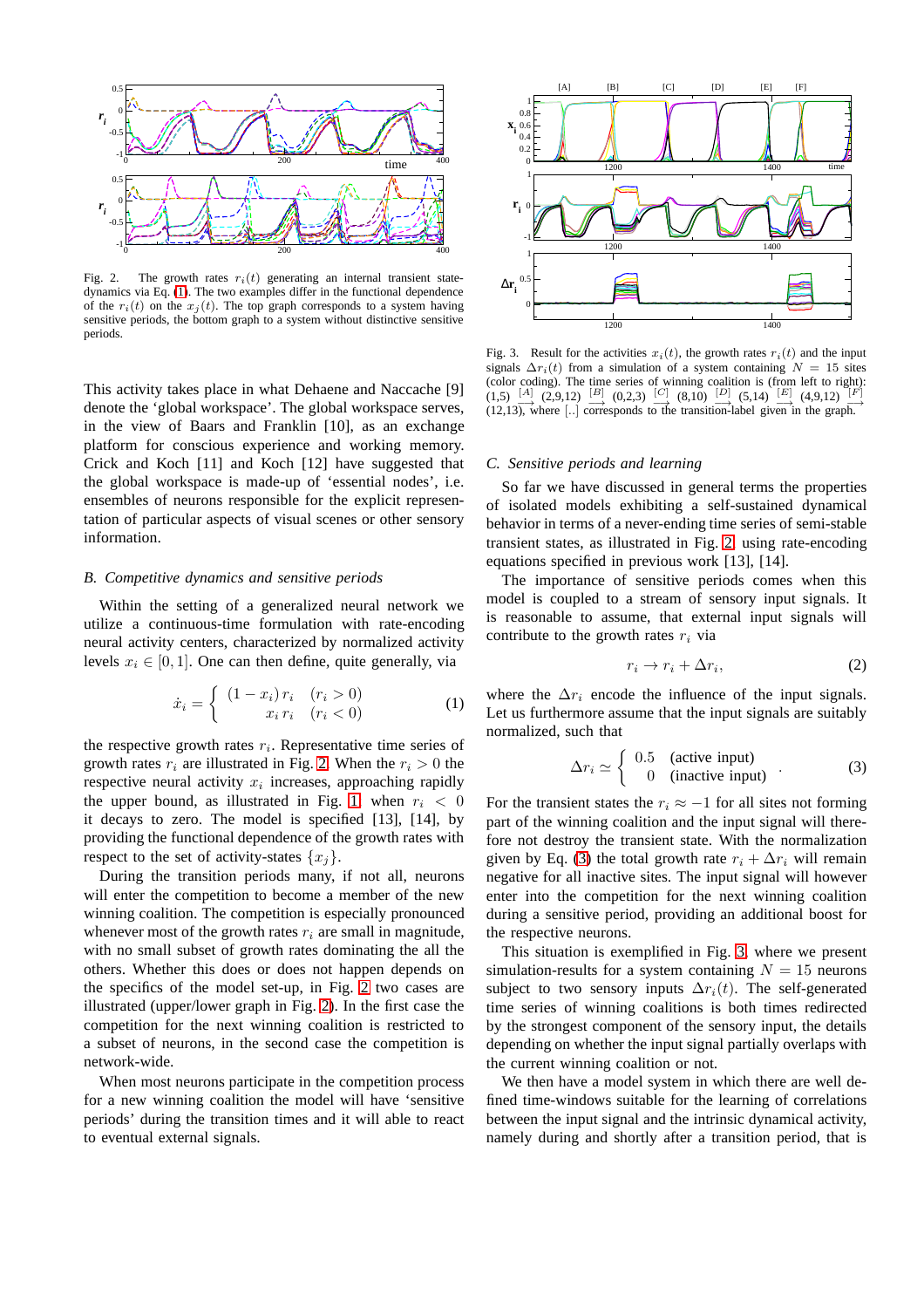the sensitive period. A possible concrete implementation for this type of learning algorithm will be given further below.

This set-up would allow the system also to react to an occasional very strong input signal having  $\Delta r_i > 1$ . Such a strong signal would suppress the current transient state altogether and impose itself. This possibility of rare strong input signals is evidently important for animals and would be, presumably, also helpful for an artificial cognitive system.

# *D. Diffusive learning signals*

Let us return to the central problem inherent to all system reacting to input signals having at the same time a non-trivial intrinsic dynamical activity. Namely when should learning occur, i.e. when should a distinct activity center become more sensitive to a specific input pattern and when should it suppress its sensibility to a sensory signal.

The above developed framework of competitive dynamics allows for a straightforward solution of this central issue: Learning should occur then and only then when the input signal makes a qualitative difference, *viz* when the input signal deviates the transient-state process. For illustration let us assume that the series of winning coalitions is

$$
(1,5) \xrightarrow{[a]} (2,9,12) \xrightarrow{[a]} (0,2,3) ,
$$

where the index  $[a]$  indicates that the transition is driven by the internal autonomous dynamics and that the series of winning coalitions take the form

$$
(1,5) \xrightarrow{[a]} (2,9,12) \xrightarrow{[s]} (0,4,10)
$$

in the presence of a certain sensory signal  $[s]$ . Note, that a background of weak or noisy sensory input could be present in the first case, but learning should nevertheless occur only in the second case.

Technically this is achieved by defining a suitable diffusive learning signal<sup>[1](#page-2-0)</sup>  $S(t)$ . It is activated whenever any of the input signals  $\Delta r_i$  changes the sign of the respective growth rates during the sensitive periods,

<span id="page-2-1"></span>
$$
\dot{S} \rightarrow \begin{cases} \Gamma_{diff}^{+} & (r_i > 0) \text{ and } (r_i - \Delta r_i < 0) \\ -\Gamma_{diff}^{-} & \text{otherwise} \end{cases}
$$
 (4)

*viz* when it makes a qualitative difference. Here  $(r_i - \Delta r_i)$ is the internal contribution to the growth rate, i.e. the value it would have in the absence of the input signal  $\Delta r_i$  and the  $\Gamma_{diff}^{\pm} > 0$  are the growth and decay rates for the diffusive learning signal respectively. The diffusive learning signal  $S(t)$  is a global signal and a sum  $\sum_i$  over all dynamical variables is therefore implicit on the right-hand side of Eq. [\(4\)](#page-2-1).



<span id="page-2-2"></span>Fig. 4. Schematic representation of the information flow from a raw pattern (bottom) via the input layer (middle) to the dHan layer (top). The synaptic strength  $v_{ij}^{pq}$  connecting the input with the dHan layer (denote 'v' in the graph) are adapted during the learning process (illustrated selectively by respective thick/thin blue lines in the graph).

The dHan layer consists of active and inactive neurons (red/yellow circles) connected by intra-layer synaptic weights (denote 'w' in the graph). The topology shows five cliques (denoted C-I to C-V in the graph) of which C-II is active, as emphasized by the red-color neurons.

### *E. The role of attention*

The general procedure for the learning of correlation between external signals and intrinsic dynamical state for a cognitive system presented here does not rule out other mechanisms. Here we concentrate on the learning algorithm which occurs automatically, one could say sub-consciously. Active attention focusing, which is well known in the brain to potentially shut off a sensory input pathway or to enhance sensibility to it, may very well work in parallel, to the continuously ongoing mechanism investigated here.

# III. ASSOCIATIVE THOUGHT PROCESSES

So far we have described, in general terms, the system we are investigating, having sensitive periods during the transition periods of the continuously ongoing transientstate process, with learning of input signals regulated by a diffusive learning signal.

Our system consists of two components, as illustrated in Fig. [4.](#page-2-2) For the component generating an infinite timeseries of transient state we employ a dense homogeneous associative network (dHAN). The dHAN-model has been studied previously and shown to generated a time series of transient states characterized by high associative overlaps between subsequent winning coalitions [13], [14]. The time series might therefore be interpreted as an associative thought process, it carries with it a dynamical attention field [13].

### *A. Input data-stream analysis*

The input signal acts via Eq. [\(2\)](#page-1-4) on the dHAN layer, with the contribution  $\Delta r_i$  to the growth rate of the dHAN neuron  $i$  given by

<span id="page-2-3"></span>
$$
\Delta r_i^p = \sum_j v_{ij}^{pq} x_j^q, \qquad \Delta s_i^p = \sum_j v_{ij}^{pq} (1 - x_j^q), \qquad (5)
$$

where we have denoted now with the superscripts  $p/q$  the dHAN- and input-layer respectively. For subsequent use we

<span id="page-2-0"></span><sup>&</sup>lt;sup>1</sup>The name 'diffusive learning signal' [6] stems from the fact, that many neuromodulators are released in the brain in the intercellular medium and then diffuse physically to the surrounding neurons, influencing the behavior of large neural assemblies.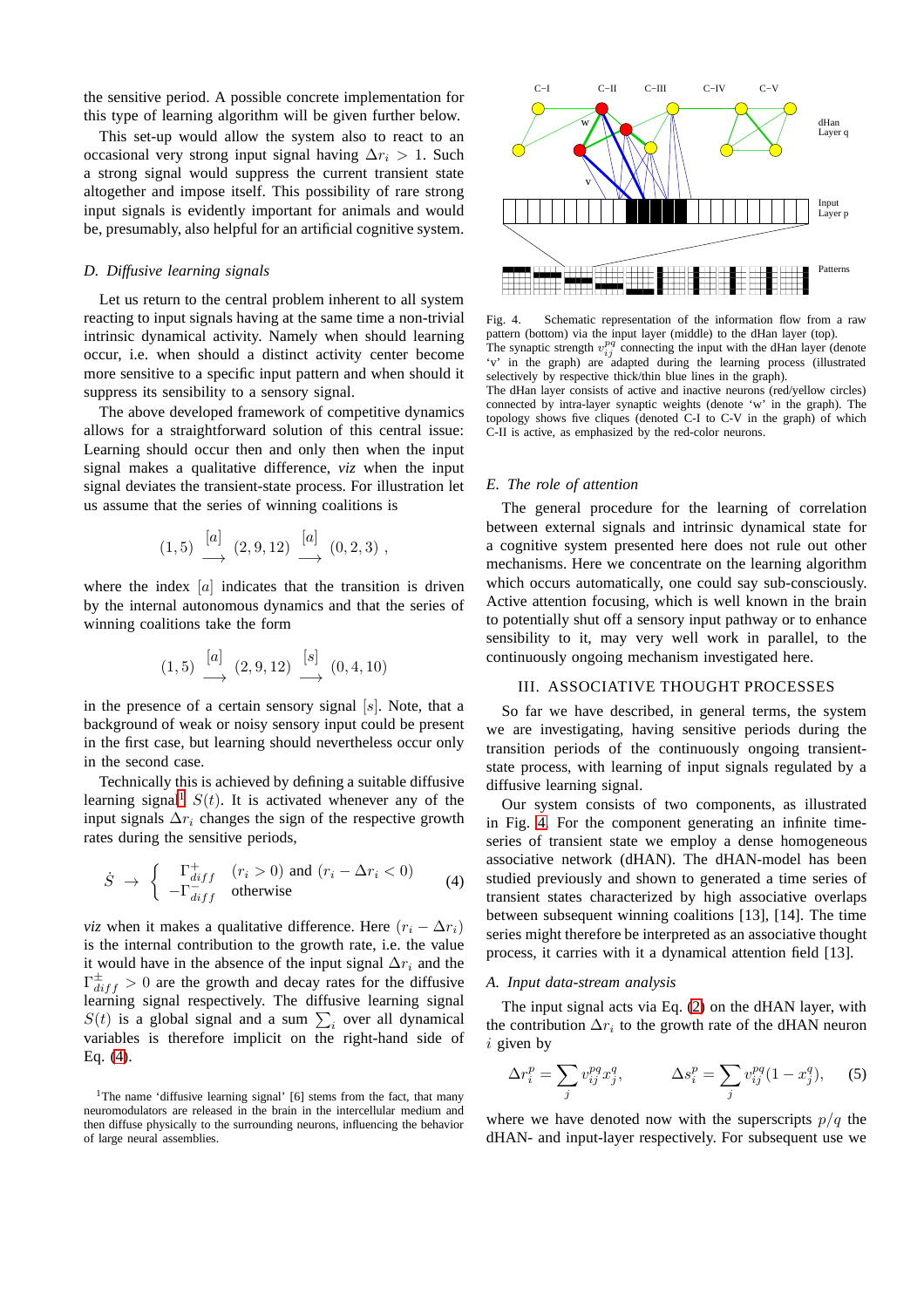also define in Eq. [\(5\)](#page-2-3) an auxiliary variable  $\Delta s_i^p$  which quantifies the influence of inactive input-neurons. The task is now to find a suitable learning algorithm which extracts the relevant information from the input-data stream by mapping distinct input-patterns onto selected winning coalitions of the dHAN layer. This is the setup typical for an independent component analysis [15].

The multi-winners-take-all dynamics in the dHAN module implies individual neural activities to be close to 0/1 during the transient states and we can therefore define three types of inter-layer links  $v_{ij}^{pq}$  (see Fig. [4\)](#page-2-2):

• active (*'act'*)

Links connecting active input neurons with the winning coalition of the dHAN module.

• orthogonal (*'orth'*)

Links connecting inactive input neurons with the winning coalition of the dHAN module.

• inactive (*'ina'*) Links connecting active input neurons with inactive neurons of the dHAN module.

The orthogonal links take their name from the circumstance that the receptive fields of the winning coalition of the target layer need to orthogonalize to all input-patters differing from the present one. Note that it is not the receptive field of individual dHAN-neurons which is relevant, but rather the cumulative receptive field of a given winning coalition.

We can then formulate three simple rules for the respective link-plasticity. Whenever the new winning coalition in the dHAN-layer is activated by the input layer, *viz* whenever there is a substantial diffusive learning signal, i.e. when  $S_{diff}^p$ exceeds a certain threshold  $S^c_{diff}$ , the following optimization procedures should take place:

• active links

The sum over active links should take a large but finite value  $r_v^{act}$ ,

$$
\sum_{x_j^q \text{ active}} v_{ij}^{pq} \bigg|_{x_i^p \text{ active}} \to r_v^{act}.
$$

• orthogonal links

The sum over orthogonal links should take a small value  $s_v^{orth},$ 

$$
\sum_{x_j^q \text{ inactive}} v_{ij}^{pq} \bigg|_{x_i^p \text{ active}} \to s_v^{orth}
$$

.

inactive links

The sum over inactive links should take a small but non-vanishing value  $r_v^{ina}$ ,

$$
\sum_{x_j^q \text{ active}} v_{ij}^{pq} \bigg|_{x_i^p \text{ inactive}} \to r_v^{ina} \ .
$$

The  $r_v^{act}$ ,  $r_v^{ina}$  and  $s_v^{orth}$  are the target values for the respective optimization processes. In order to implement these three rules we define three corresponding contributions



<span id="page-3-3"></span>Fig. 5. Examples of typical input patterns for a  $5 \times 5$  bars problem with a probability  $p = 0.1$  for the occurrence of the individual horizontal or vertical bars. The problem is non-linear since the pattern intensity is not enhanced when an elementary horizontal and vertical bar overlap.

to the link plasticities:

<span id="page-3-0"></span>
$$
c_i^{act} = \Gamma_v^{act} \Theta(x_i^p - x_v^{act}) \text{Sign}(r_v^{act} - \Delta r_i^p)
$$
  
\n
$$
c_i^{orth} = \Gamma_v^{orth} \Theta(x_i^p - x_v^{act}) \text{Sign}(s_v^{orth} - \Delta s_i^p)
$$
  
\n
$$
c_i^{ina} = \Gamma_v^{ina} \Theta(x_v^{ina} - x_i^p) \text{Sign}(r_v^{ina} - \Delta r_i^p)
$$
 (6)

where the inputs  $\Delta r_i^p$  and  $\Delta s_i^p$  to the target layer are defined by Eq. [\(5\)](#page-2-3). For the sign-function  $Sign(x) = \pm 1$  is valid for  $x > 0$  and  $x < 0$  respectively,  $\theta(x)$  denotes the Heaviside-step function in Eq. [\(6\)](#page-3-0). The inter-layer links  $v_{ij}^{pq}$  cease to be modified whenever the total input is optimal, *viz* when no more 'mistakes' are made [16].

Using these definitions, the link plasticity may be written as

<span id="page-3-2"></span>
$$
\dot{v}_{ij}^{pq} = \Theta(S_{diff}^p - S_{diff}^c) \left[ c_i^{act} x_j^q \right] \n+ c_i^{orth} \left( 1 - x_j^q \right) + c_i^{ina} x_j^q \right],
$$
\n(7)

where  $S_{diff}^{c}$  is an appropriate threshold for the diffusive learning signal  $r_v^{act}$  and  $r_v^{ina}$  are the desired contributions to the growth rate for active/inactive postsynaptic neurons,  $\Gamma_v^{act}$ and  $\Gamma_v^{ina}$  the respective rates and  $x_v^{act}$  and  $x_v^{ina}$  the critical activity reservoirs defining an active/inactive postsynaptic center respectively. A suitable set of parameters, which has been used throughout this work, is given in Table [I.](#page-3-1)

We note, that a given interlayer-link  $v_{ij}^{pq}$  is in general subject to competitive optimization from the three processes (act/orth/ina). Averaging would occur if the respective learning rates  $\Gamma_v^{act}/\Gamma_v^{orth}/\Gamma_v^{ina}$  would be of the same order of magnitude. It is therefore necessary, that

$$
\Gamma_v^{act} \ \gg \ \Gamma_v^{orth}, \qquad \quad \Gamma_v^{act} \ \gg \ \Gamma_v^{ina} \ .
$$

### *B. Homeostatic normalization*

It is desirable that the interlayer connections  $v_{ij}^{pq}$  neither grow unbounded with time (runaway-effect) nor disappear into irrelevance. Suitable normalization procedures are therefore normally included explicitly into the respective neural learning rules and are present implicitly in Eqs. [\(6\)](#page-3-0) and Eq. [\(7\)](#page-3-2).

The strength of the input-signal is optimized by Eq. [\(7\)](#page-3-2) both for active as well as for inactive  $p$ -layer neurons, a

TABLE I

<span id="page-3-1"></span>A POSSIBLE SET OF PARAMETERS FOR THE INTER-LAYER LINKS, WITH  $\Gamma^+_{diff} = 4.0$  and  $\Gamma^-_{diff} = 0.08$ .

| $\boldsymbol{\Gamma} act$<br>$\Gamma$ <sup>na</sup><br>$\lnot$ orth | $_{n}$ act<br>$_{0}$ orth<br>$n$ <sup>na</sup>       | $_{\alpha}$ act<br>$\alpha$ <sup>ina</sup>   |                      |
|---------------------------------------------------------------------|------------------------------------------------------|----------------------------------------------|----------------------|
| $\mathbf{a}$<br>21<br>$\boldsymbol{\eta}$                           | $\boldsymbol{\omega}$<br>$\boldsymbol{\eta}$<br>. הי | $u_{\eta}$<br>$\boldsymbol{\omega}_{\alpha}$ | <br>$\boldsymbol{u}$ |
| 001<br>$^{(1)}$                                                     |                                                      |                                              |                      |
| 0.008                                                               | 0.9<br>∪.∠<br>∪.⊃                                    | ∪.∠                                          | ∪.∠.                 |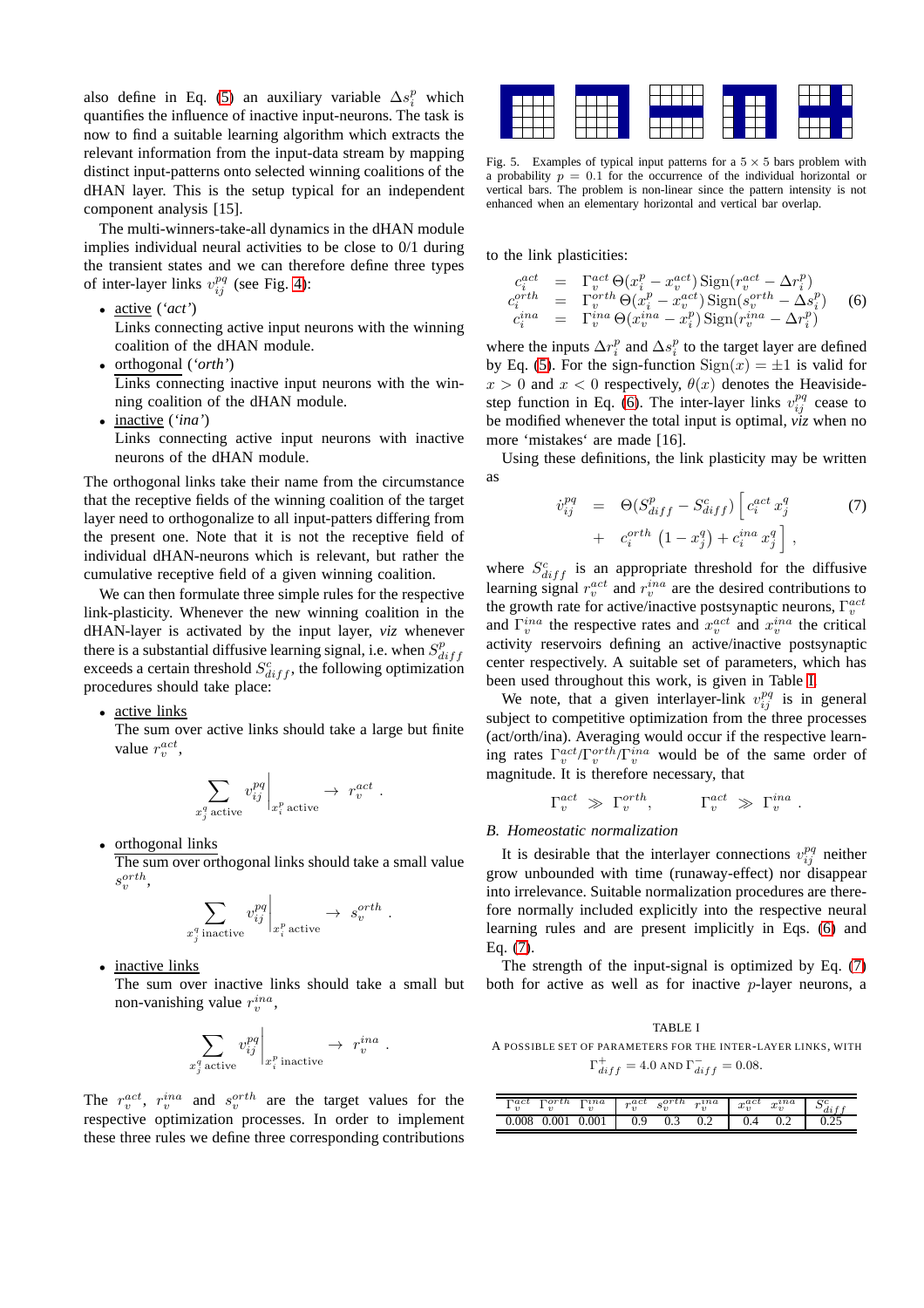

<span id="page-4-1"></span>Fig. 6. The response, as defined by Eq. [\(8\)](#page-4-0), for the 14 winning coalitions in the dHAN layer (compare Fig. [7\)](#page-5-0) to the ten reference patterns, *viz* the 5 horizontal bars and the 5 vertical bars of the  $5 \times 5$  input field.

property referred to as fan-in normalization. Eqs. [\(6\)](#page-3-0) and [\(7\)](#page-3-2) also regulate the overall strength of inter-layer links emanating from a given  $q$ -layer neuron, a property called fan-out normalization.

Next we note, that the timescales for the intrinsic autonomous dynamics in the dHAN-layer and for the input signal could in principle differ substantially. Potential interference problems can be avoided when learning is switched/one very fast, *viz* when activation and when the decay rate  $\Gamma_{di}^{\pm}$  $_{diff}$ are larger, i.e. when  $1/\Gamma_{diff}^{\pm}$  is smaller than both the typical time scales of the input and of the self-sustained dynamics.

### IV. THE BARS PROBLEM

A cognitive system needs to autonomously extract meaningful information about its environment from its sensory input data stream via signal separation and features extraction. The identification of recurrently appearing patterns, i.e. of objects, in the background of fluctuation combinations of distinct and noisy patterns constitutes a core demand in this context. This is the domain of the independent component analysis [15] and blind source separation [17], which seeks to find distinct representations of statistically independent input patterns.

In order to test our system made-up by an input-layer coupled to a dHAN layer, as illustrated in Fig. [4,](#page-2-2) we have selected the bars problem [18]. The bars problem constitutes a standard non-linear reference task for the feature extraction via an independent component analysis for a  $L \times L$  input layer. Basic patterns are the L vertical and L horizontal bars. The individual input patterns are made-up of a nonlinear superposition of the 2L basic bars, containing with probability  $p = 0.1$  any one of them, as shown in Fig. [5.](#page-3-3)

### *A. Simulation results*

For the simulations we presented to the system about  $N_{\text{part}} \approx 200$  randomly generated  $5 \times 5$  input patterns of the type shown in Fig. [5,](#page-3-3) including a small noise-level of about 5%. The individual patterns lasted  $T_{\text{part}} = 30$  with about  $T_{inter} = 190$  for the time in between two successive input signals. These time-scales are to be compared with the time-scale of the autonomous dHAN-dynamics illustrated in the Figs. [2](#page-1-1) and [3,](#page-1-3) for which the typical stability-period for a transient state is about  $t_{trans} \approx 70$ . This implies that we presented the system sparse (in time) sensory input. We also note that the number of training patterns in our simulation is exceedingly small, standard neural algorithms use routinely  $\sim 10^4$  and more training patterns [19].

The results for the simulations are presented in Figs. [6](#page-4-1) and [7.](#page-5-0) For the geometry of the dHAN network we used a simple 15-site chain containing 14 potential winning coalitions, as illustrated in Fig. [7,](#page-5-0) namely  $(0, 1)$ ,  $(1, 2)$ , ...,  $(14, 15)$ .

In Fig. [6](#page-4-1) we present the response

<span id="page-4-0"></span>
$$
\frac{1}{S(C_{\alpha})} \sum_{i \in C_{\alpha}, j} v_{ij}^{pq} x_j^{q, \beta}, \qquad \alpha = 1, ..., 14 \qquad (8)
$$

of the 14 potential winning coalitions  $C_{\alpha}$  to the 10 basic input patterns  $\{x_j^{q,\beta}, j = 1, ..., 25\}$ , the isolated bars. Here  $C_{\alpha}$  denotes the set of sites of the winning-coalition  $\alpha$  and  $S(C_{\alpha})$  its size, here  $S(C_{\alpha}) = 2$ .

The individual potential winning coalitions have acquired in the course of the simulation, via the learning rule Eq. [\(7\)](#page-3-2), distinct susceptibilities to the 10 bars compare Fig. [6.](#page-4-1) We note that the learning is unsupervised and quite fast. This example-problem is overcomplete, there are more potential winning coalitions than statistically independent basic pattern. Perfect signal separation can therefore not be expected. E.g. the second-last vertical bar in Fig. [7](#page-5-0) is not resolved.